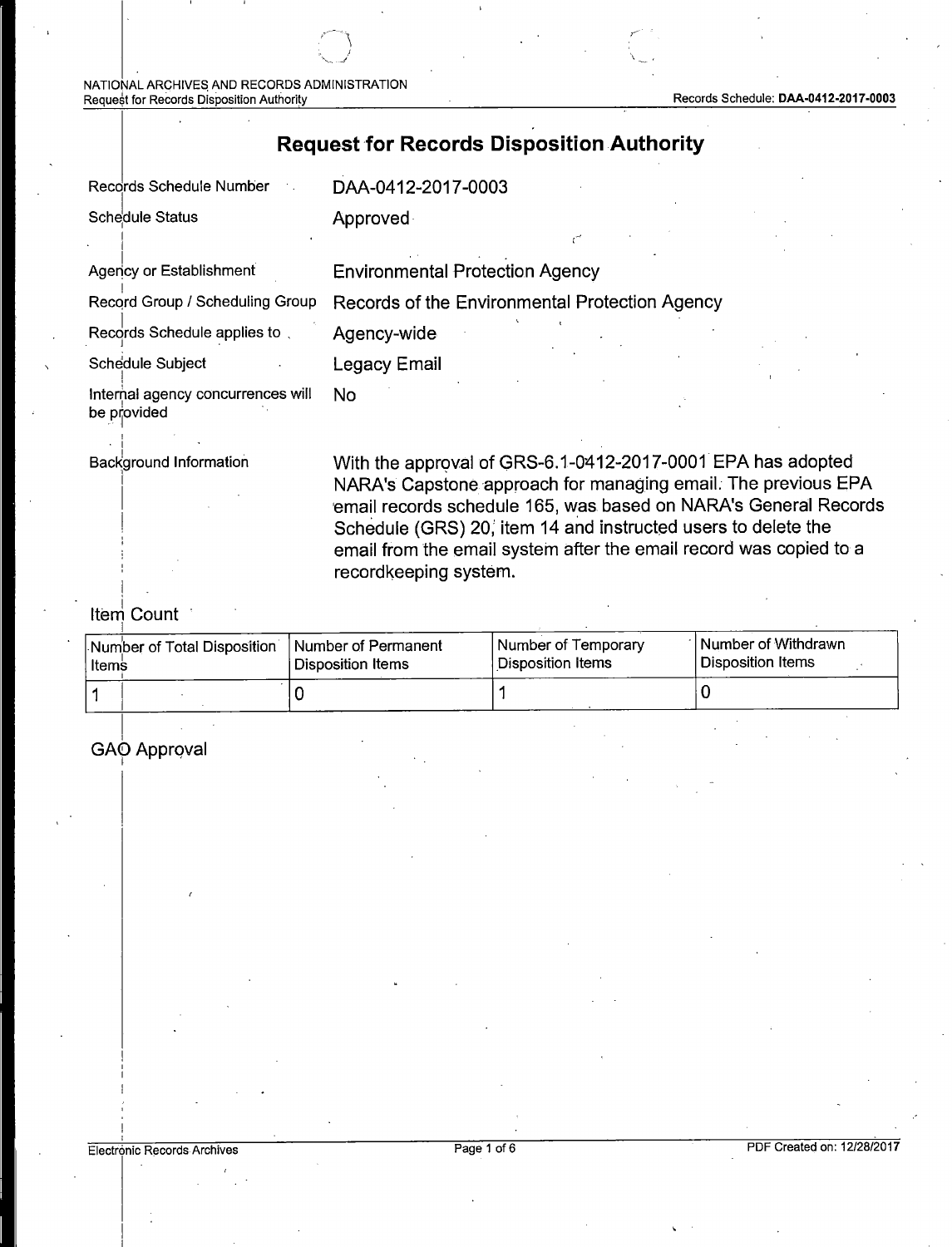$\|$ 

## Outline of Records Schedule Items for DAA-0412-2017-0003

| <sup>∖</sup> Sequence Number |
|------------------------------|
|------------------------------|

 $\parallel$ 

1 **Legacy email Disposition Authority Number: DM-0412-2017-0003-0001** 

|  | ≓lectronic Records Archives |  |
|--|-----------------------------|--|
|  |                             |  |

Page 2 of 6 **PDF** Created on: 12/28/2017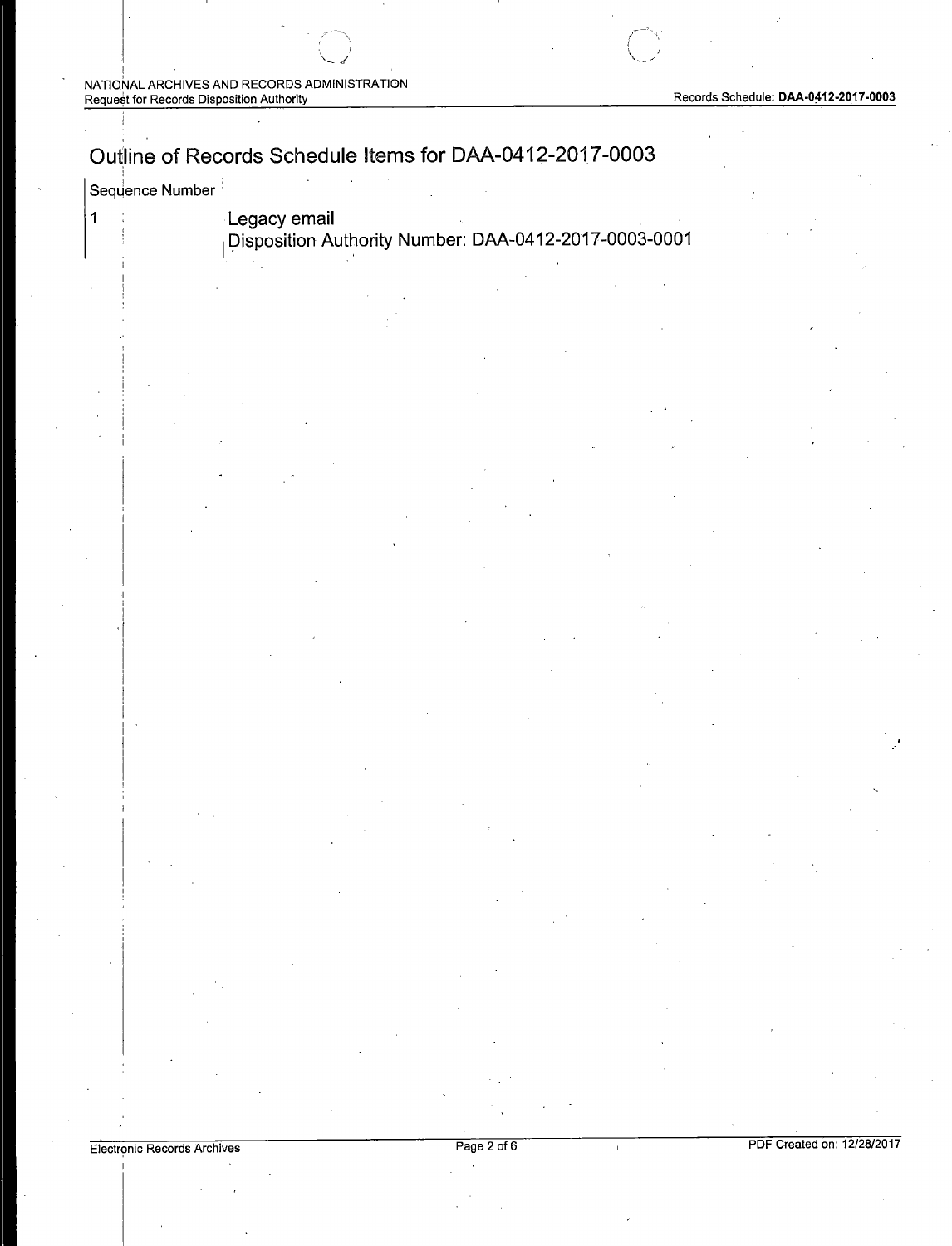#### i Records Schedule Items

Sequence Number

'

I

 $\overline{\mathbf{1}}$ 

#### Legacy email

 $\mathcal{L}^{(1)}$ 

#### Disposition Authority Number DAA-0412-2017-0003-0001

*''..,,\_\_\_..,4* 

) and the set of the set of the set of the set of the set of the set of the set of the set of the set of the set of the set of the set of the set of the set of the set of the set of the set of the set of the set of the se

This schedule covers senders' and recipients' versions of electronic mail messages and any attachments to the messages maintained in the legacy email system. It also covers available functions of the email program such as calendars/ appointments, task lists ("to do" lists), and chat. The format is Lotus Notes using 8.53 version and includes the incoming and outgoing email from all EPA employees from approximately 1994 through December 31, 2006. Email are duplicative of records maintained elsewhere with the series to which it relates. EPA used a traditional records management "print and file" policy prior to adoption of the Enterprise Content Management System (ECMS).

| <b>Final Disposition</b>                                                                                                            | Temporary               |
|-------------------------------------------------------------------------------------------------------------------------------------|-------------------------|
| <b>Item Status</b>                                                                                                                  | Active                  |
| Is this item media neutral?                                                                                                         | No.                     |
| <b>Explanation of limitation</b>                                                                                                    | Electronic format only. |
| Do any of the records covered<br>by this item currently exist in<br>electronic format(s) other than e-<br>mail and word processing? | Nο                      |

| ∣∣ Manual Citation | Manual Title |
|--------------------|--------------|
| ⅡEPA 0760a         |              |

Disposition Instruction

Cutoff Instruction **Close file after NARA approval.** 

Retention Period **Delete after file closure.** 

Additional Information

GAO Approval Not Required

I I j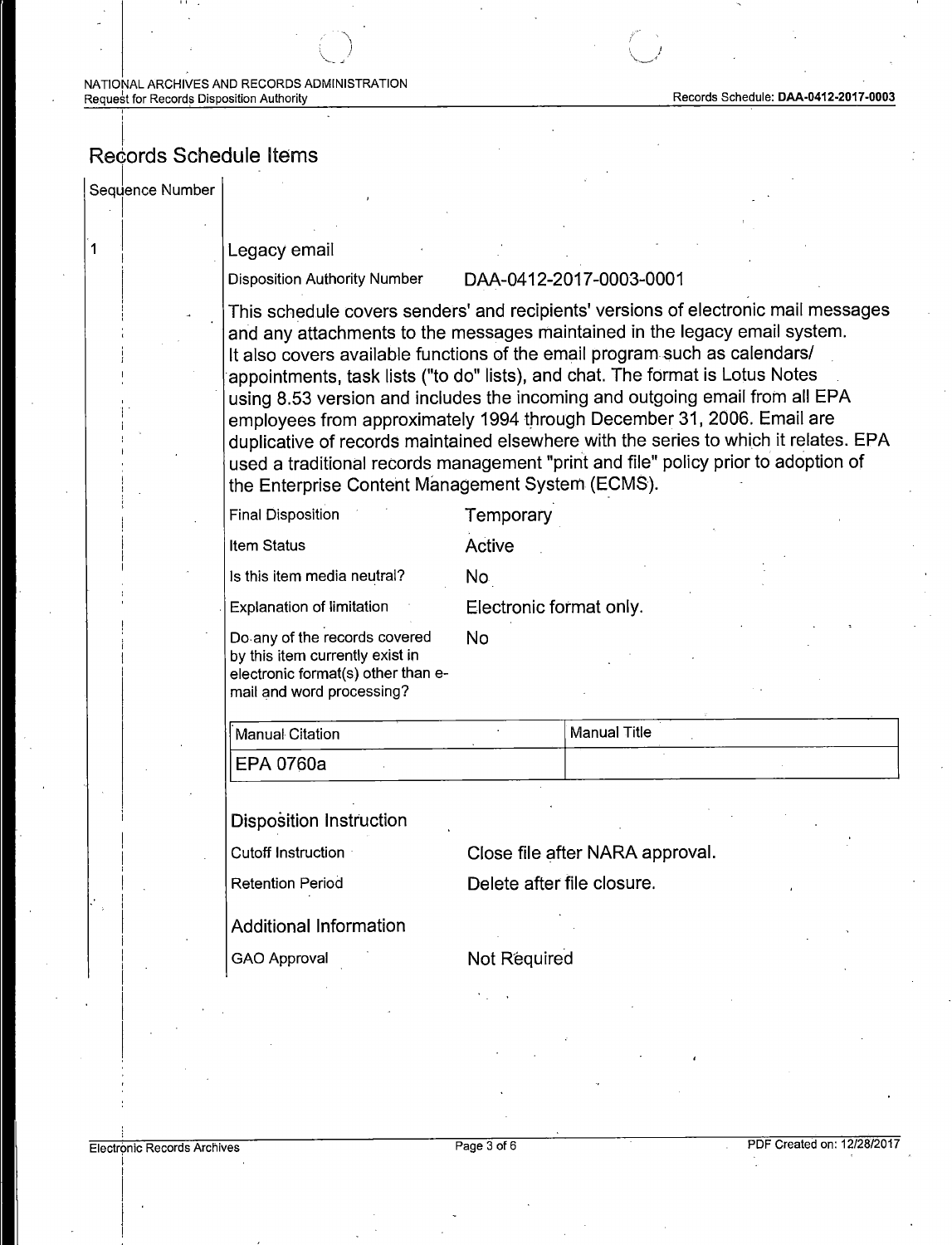### Agency Certification

I hereby certify that I am authorized to act for this agency in matters pertaining to the disposition of its records and that the records proposed for disposal in this schedule are not now needed for the business of the agency or will not be needed after the retention periods specified.

### Signatory Information

| <b>Date</b> | <b>Action</b>                       | By                         | <b>Title</b>                                                       | Organization                                                                                       |
|-------------|-------------------------------------|----------------------------|--------------------------------------------------------------------|----------------------------------------------------------------------------------------------------|
| 07/07/2017  | Certify                             | John Ellis                 | <b>Agency Records Off</b><br>icer                                  | Office of Environmental<br>Information - Office of<br><b>Information Collection</b>                |
| 10/03/2017  | <b>Return for Revisio</b><br>n      | Jessica<br><b>Blessman</b> | <b>Appraisal Archivist</b>                                         | National Archives and<br><b>Records Administration</b><br>- ACRA                                   |
| 10/10/2017  | <b>Submit For Certific</b><br>ation | <b>Barbara Felton</b>      | Records Information<br>Manager IV                                  | Office Of Environmental<br>Information -<br><b>Records and Content</b><br>Management Branch        |
| 10/12/2017  | Certify                             | John Ellis                 | <b>Agency Records Off</b><br>icer                                  | Office of Environmental<br>Information - Office of<br><b>Information Collection</b>                |
| 10/13/2017  | <b>Return for Revisio</b><br>n      | Jessica<br>Blessman        | <b>Appraisal Archivist</b>                                         | National Archives and<br>Records Administration<br>- ACRA                                          |
| 10/16/2017  | Submit For Certific<br>ation        | <b>Barbara Felton</b>      | Records Information<br>Manager IV                                  | <b>Office Of Environmental</b><br>Information -<br><b>Records and Content</b><br>Management Branch |
| 10/16/2017  | Certify                             | John Ellis                 | <b>Agency Records Off</b><br>icer                                  | Office of Environmental<br>Information - Office of<br>Information Collection                       |
| 12/19/2017  | <b>Submit for Concur</b><br>rence   | <b>Jessica</b><br>Blessman | <b>Appraisal Archivist</b>                                         | National Archives and<br><b>Records Administration</b><br>- ACRA                                   |
| 12/19/2017  | Concur                              | Margaret<br><b>Hawkins</b> | Director of Records<br><b>Management Servic</b><br>es <sub>1</sub> | <b>National Records</b><br>Management Program<br>- ACNR Records<br><b>Management Serivces</b>      |
| 12/19/2017  | Concur                              | Margaret<br><b>Hawkins</b> | Director of Records<br><b>Management Servic</b><br>es              | <b>National Records</b><br>Management Program                                                      |

 $\langle \rangle$ 

PDF Created on: 12/28/2017